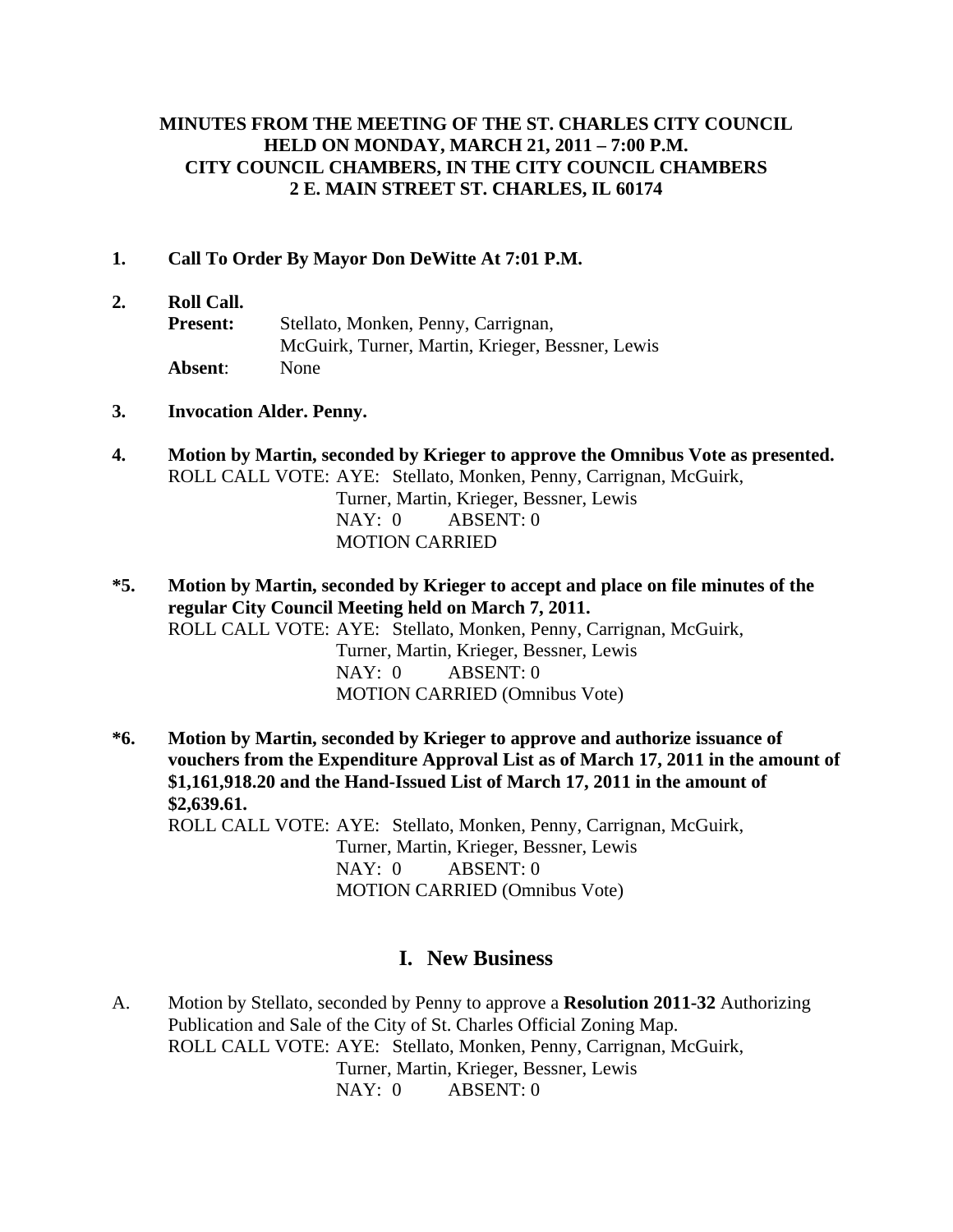#### MOTION CARRIED

# **II. Committee Reports**

#### **A. Government Operations**

\*1. Motion by Martin, seconded by Krieger to accept and place on file the minutes of March 7, 2011 Government Operations Committee meeting. ROLL CALL VOTE: AYE: Stellato, Monken, Penny, Carrignan, McGuirk, Turner, Martin, Krieger, Bessner, Lewis NAY: 0 ABSENT: 0 MOTION CARRIED (Omnibus Vote) \*2. Motion by Martin, seconded by Krieger to waive the bid procedure and approve Arthur Lootens & Son, Inc (West Chicago) for tipping fees for dumping spoils (clean fill) at a unit cost of \$4/cu. yd. ROLL CALL VOTE: AYE: Stellato, Monken, Penny, Carrignan, McGuirk,

Turner, Martin, Krieger, Bessner, Lewis

NAY: 0 ABSENT: 0

MOTION CARRIED (Omnibus Vote)

\*3. Motion by Martin, seconded by Krieger to waive the bid procedure for ordering gasoline and diesel fuel (bio-diesel) per order on an as needed basis.

ROLL CALL VOTE: AYE: Stellato, Monken, Penny, Carrignan, McGuirk,

Turner, Martin, Krieger, Bessner, Lewis

NAY: 0 ABSENT: 0

MOTION CARRIED (Omnibus Vote)

\*4. Motion by Martin, seconded by Krieger to waive the bid procedure and allow spot buying of transformers on an as needed basis.

ROLL CALL VOTE: AYE: Stellato, Monken, Penny, Carrignan, McGuirk,

Turner, Martin, Krieger, Bessner, Lewis

NAY: 0 ABSENT: 0

MOTION CARRIED (Omnibus Vote)

\*5. Motion by Martin, seconded by Krieger to waive the bid procedure and accept the low proposal (unit costs) from Meyer Material for all types of ready mix.

ROLL CALL VOTE: AYE: Stellato, Monken, Penny, Carrignan, McGuirk,

Turner, Martin, Krieger, Bessner, Lewis

NAY: 0 ABSENT: 0

MOTION CARRIED (Omnibus Vote)

\*6. Motion by Martin, seconded by Krieger to waive the bid procedure and accept low quotes from Allied Asphalt, Superior Asphalt, and Builders Asphalt.

ROLL CALL VOTE: AYE: Stellato, Monken, Penny, Carrignan, McGuirk,

Turner, Martin, Krieger, Bessner, Lewis

NAY: 0 ABSENT: 0

MOTION CARRIED (Omnibus Vote)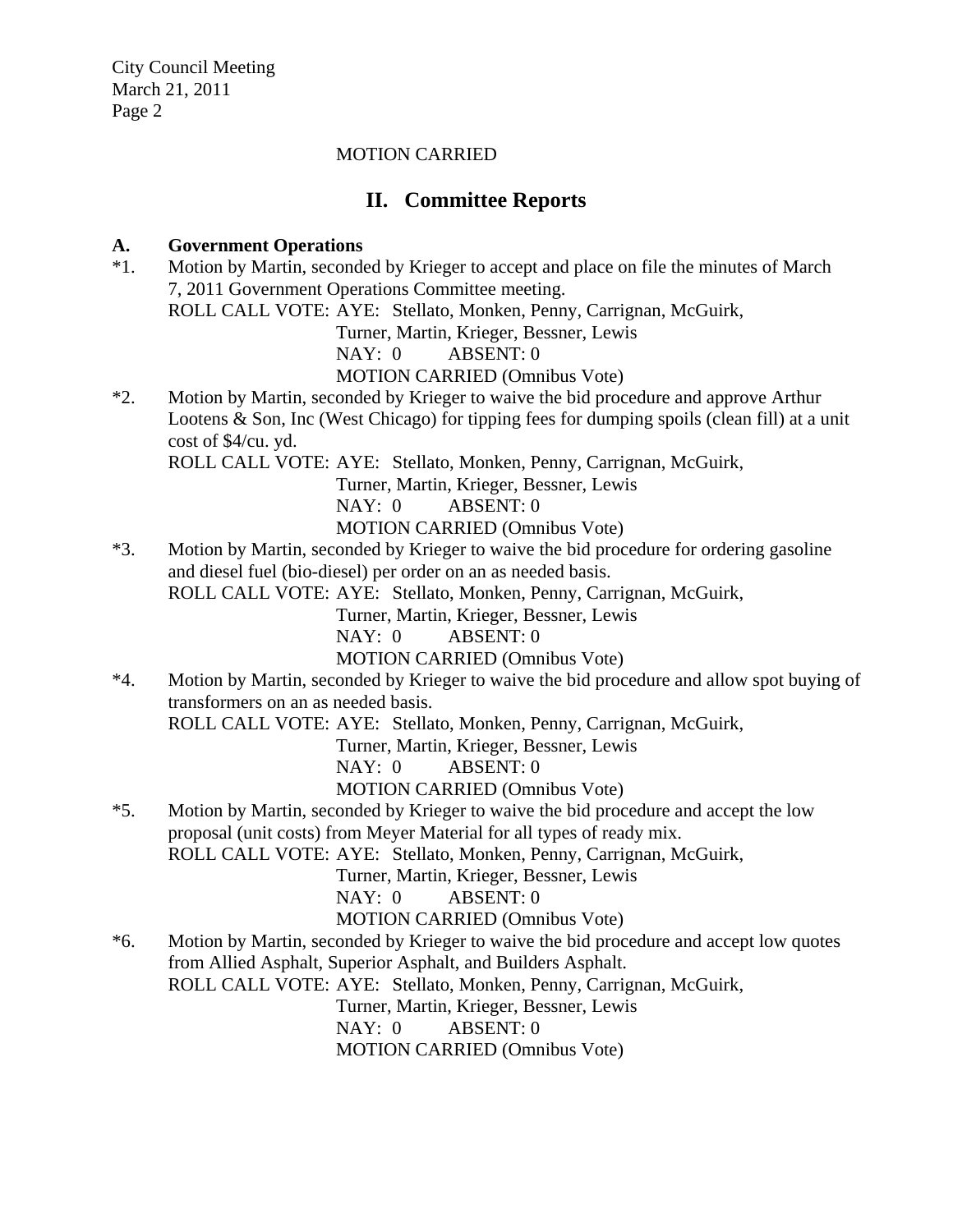\*7. Motion by Martin, seconded by Krieger to approve an **Ordinance 2011-M-9** Authorizing the Sale of Items of Personal Property Owned by the City of St. Charles (11 miscellaneous items).

ROLL CALL VOTE: AYE: Stellato, Monken, Penny, Carrignan, McGuirk,

Turner, Martin, Krieger, Bessner, Lewis

NAY: 0 ABSENT: 0

MOTION CARRIED (Omnibus Vote)

\*8. Motion by Martin, seconded by Krieger to approve an **Ordinance 2011-M-10** Authorizing the Sale of Items of Personal Property Owned by the City of St. Charles (8 vehicles). ROLL CALL VOTE: AYE: Stellato, Monken, Penny, Carrignan, McGuirk,

Turner, Martin, Krieger, Bessner, Lewis

NAY: 0 ABSENT: 0

MOTION CARRIED (Omnibus Vote)

\*9. Motion by Martin, seconded by Krieger to approve revised Rules and Regulations of the Board of Fire and Police Commissioners.

ROLL CALL VOTE: AYE: Stellato, Monken, Penny, Carrignan, McGuirk,

Turner, Martin, Krieger, Bessner, Lewis

 NAY: 0 ABSENT: 0 MOTION CARRIED (Omnibus Vote)

## **B. Government Services**

\*1. Motion by Martin, seconded by Krieger to accept and place on file the minutes of February 28, 2011 Government Services Committee meeting. ROLL CALL VOTE: AYE: Stellato, Monken, Penny, Carrignan, McGuirk, Turner, Martin, Krieger, Bessner, Lewis NAY: 0 ABSENT: 0 MOTION CARRIED (Omnibus Vote)

## **C. Planning and Development**

\*1. Motion by Martin, seconded by Krieger to accept and place on file Plan Commission Resolution No. 3-2011 A Resolution Recommending Approval of a General Amendment to Title 17 Zoning, Chapter 17.12 Residential Districts pertaining to Exterior Side Yard Setback Regulations.

ROLL CALL VOTE: AYE: Stellato, Monken, Penny, Carrignan, McGuirk,

Turner, Martin, Krieger, Bessner, Lewis

NAY: 0 ABSENT: 0

MOTION CARRIED (Omnibus Vote)

\*2. Motion by Martin, seconded by Krieger to approve an **Ordinance 2011-Z-2** Amending Title 17 of the St. Charles Municipal Code entitled "Zoning," Chapter 17.12 entitled "Residential Districts," Table 17.12-2 entitled "Residential District Bulk Requirements" (Exterior Side Yard setbacks).

ROLL CALL VOTE: AYE: Stellato, Monken, Penny, Carrignan, McGuirk,

Turner, Martin, Krieger, Bessner, Lewis

NAY: 0 ABSENT: 0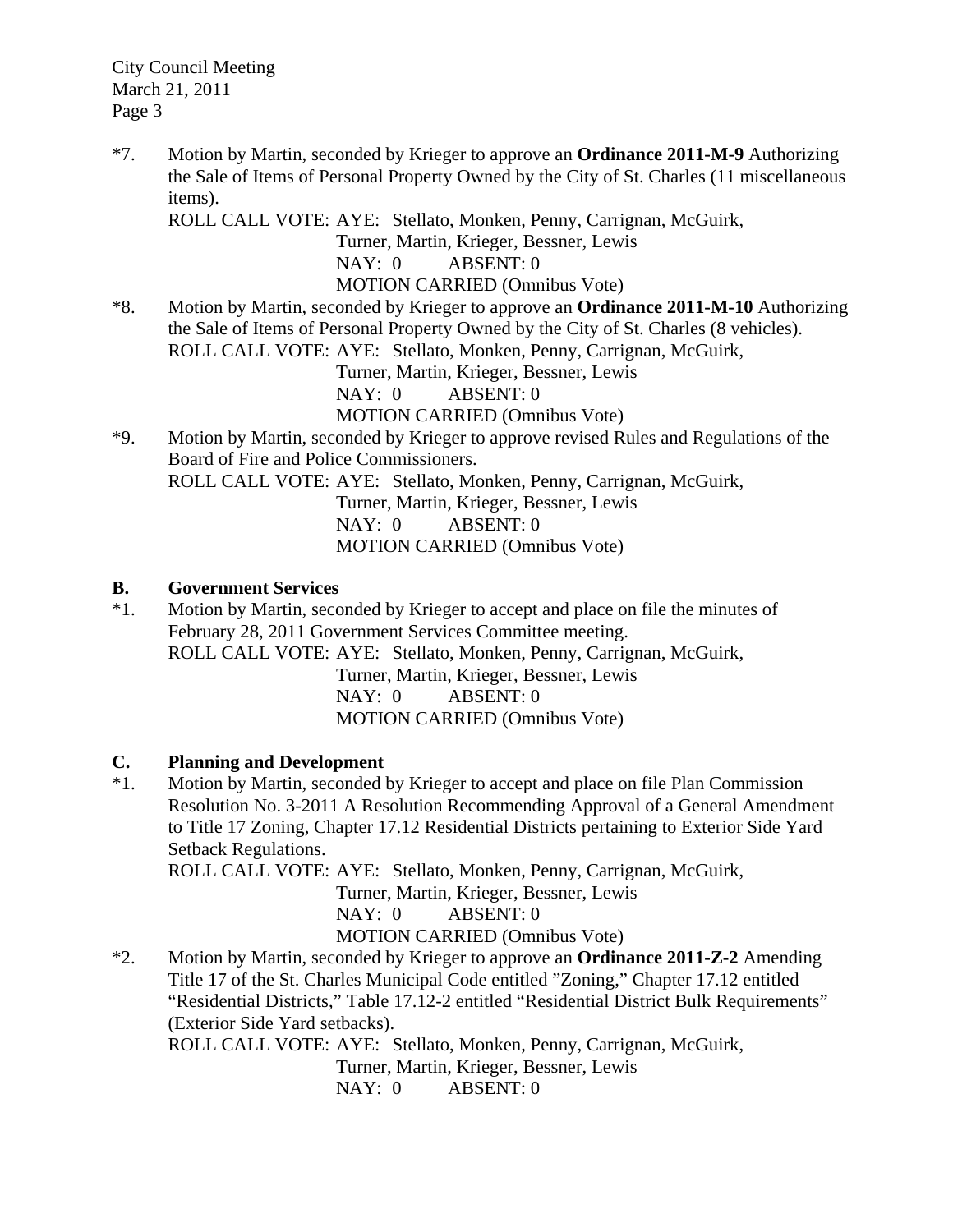#### MOTION CARRIED (Omnibus Vote)

\*3. Motion by Martin, seconded by Krieger to approve an **Ordinance 2011-Z-3** Amending Title 17 of the St. Charles Municipal Code entitled "Zoning," Chapter 17.32 entitled "Historic Preservation" (Design Guidelines).

ROLL CALL VOTE: AYE: Stellato, Monken, Penny, Carrignan, McGuirk,

Turner, Martin, Krieger, Bessner, Lewis

NAY: 0 ABSENT: 0

MOTION CARRIED (Omnibus Vote)

\*4. Motion by Martin, seconded by Krieger to accept and place on file Historic Preservation Commission Resolution No. 1-2011 A Resolution Recommending Adoption of the Historic Preservation Residential Design Guidelines for Historic Properties and Designated Landmarks. ROLL CALL VOTE: AYE: Stellato, Monken, Penny, Carrignan, McGuirk, Turner, Martin, Krieger, Bessner, Lewis

NAY: 0 ABSENT: 0

MOTION CARRIED (Omnibus Vote)

\*5. Motion by Martin, seconded by Krieger to approve a **Resolution 2011-33** Adopting the Historic Preservation Residential Design Guidelines for Historic Properties and Designated Landmarks.

ROLL CALL VOTE: AYE: Stellato, Monken, Penny, Carrignan, McGuirk,

Turner, Martin, Krieger, Bessner, Lewis

NAY: 0 ABSENT: 0

MOTION CARRIED (Omnibus Vote)

\*6. Motion by Martin, seconded by Krieger to approve a Corridor Improvement Agreement regarding Majestic Oaks Subdivision Entrance-Majestic Oaks Homeowners Association. ROLL CALL VOTE: AYE: Stellato, Monken, Penny, Carrignan, McGuirk,

> Turner, Martin, Krieger, Bessner, Lewis NAY: 0 ABSENT: 0 MOTION CARRIED (Omnibus Vote)

#### **D. Executive Session**

 Motion by Penny, seconded by Carrignan to go into Executive Session to discuss Pending Litigation and at 7:05 pm.

 ROLL CALL VOTE: AYE: Richards, Bessner, Krieger, Martin, Turner McGuirk, Carrignan, Penny, Monken, Stellato NAY: 0 ABSENT: 0 MOTION CARRIED

 Motion by Stellato, seconded by Lewis to return from Executive Session at 7:17 pm. ROLL CALL VOTE: AYE: Richards, Bessner, Krieger, Martin, Turner McGuirk, Carrignan, Penny, Monken, Stellato NAY: 0 ABSENT: 0 MOTION CARRIED